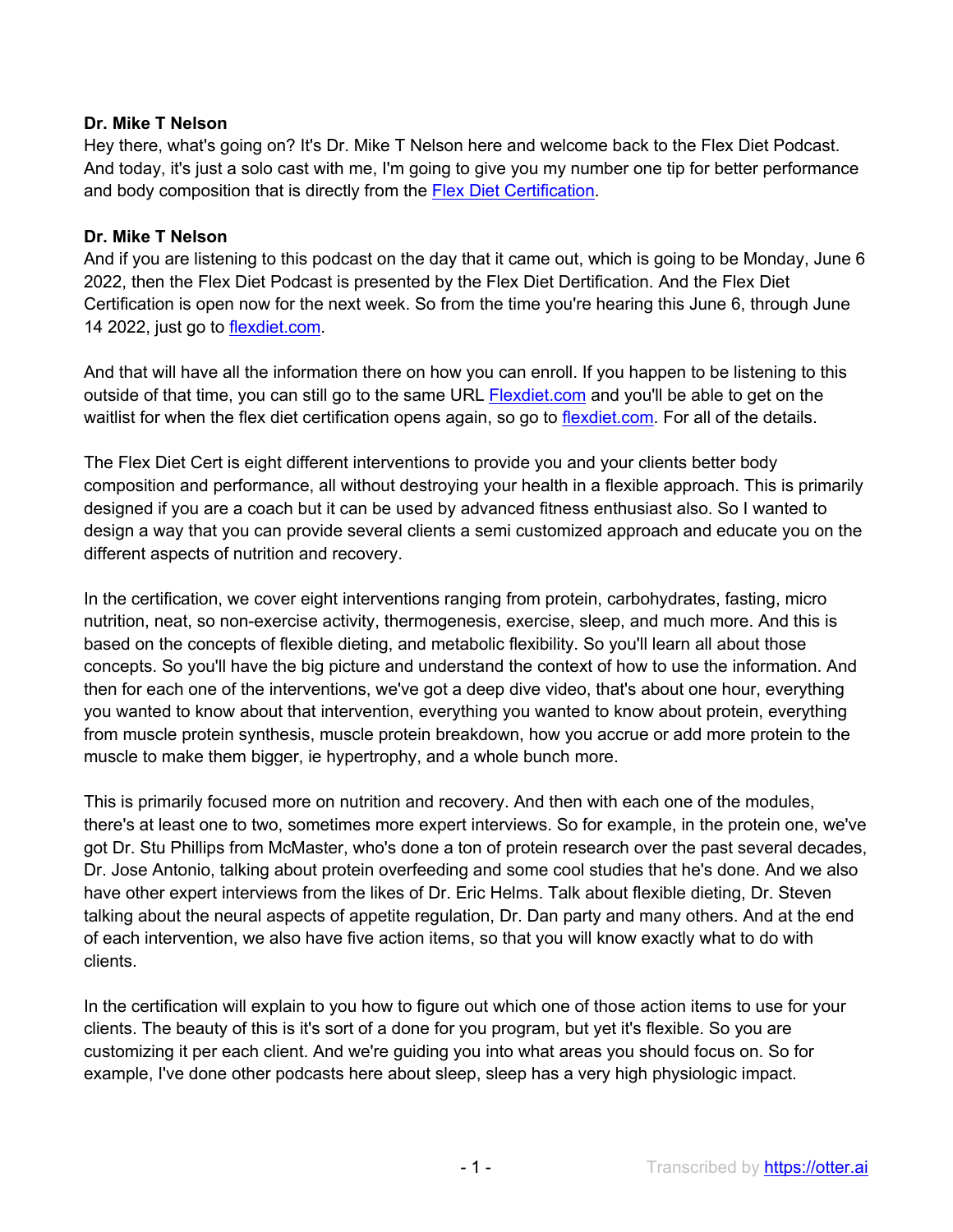But in terms of the ranking, it ended up being number eight, so sleep would be one of the last things you would focus on. The reason for that is the client's ability to change, which we call the coaching leverage, which is a physiologic impact, times a client's ability to change. When we use that scale that I created. Sleep ends up being the last intervention. And that's because it's very hard to get clients to sleep more. Yes, we go over things you can do to try to get higher quality sleep. But at some point if Bob's only sleeping four hours a day If no matter how good of quality, the sleep Bob has, he's going to need more sleep.

However, the number one intervention, which we'll talk about here is protein. So the nice part about the system is that you will focus on the big rocks first, the things that have a high physiologic impact, and are easier for clients or yourself to do. So we all know everybody's busy. And you want to make sure you're providing them, the things that are going to move the needle that have the most leverage, and you want to focus on to those first and go to flex diet.com. It is open. Now, as of this recording, June 6 2022, it will only be open for one week. So it will close at midnight, central time, June 13 2022.

Today's tip is a short one, but we're going to talk about protein. The reason I had protein is number one, as I mentioned, it has a high physiologic impact, we know that your body can't really store a lot of protein, the stored form of protein is actually in muscle tissue. Yes, you do have an amino acid pool in the blood. But that's really, really limited. We know that if you are not providing the protein, your body still needs those amino acids, the building components of protein, and it's going to start tearing down some muscle tissue to provide that.

Now most of the time clients are still going to be eating. So we don't have to worry too much about protein breakdown most of the time unless they're doing some long fasts or they're chronically under eating or super high stress or other conditions. But we want to provide protein in the diet, because that is going to increase the body's ability to take those amino acids and to shove them into muscle tissue. There's a building up process something called muscle protein synthesis. How do you take a dietary protein that you consume, and stuff it into the muscle tissue itself.

The two main things for that there's actually going to be three. But the two main ones for protein itself, are going to be having enough of the amino acid leucine, the amino acid leucine, you can think of turns on this protein assembly line, you want to have about 2.5 to 3.5 grams of Leucine per meal. And we'll give you a tip on how to make sure you've covered this coming up. The second component is you want the building blocks present. These are the essential amino acids. So if we use our assembly line analogy, we need things to be assembled, right we need the raw materials, the building blocks to actually put into the assembly line.

First, we have turned on the assembly line. So to turn on muscle protein synthesis, we need the amino acid leucine, about 2.5 to 3.5 grams. And then we need the essential amino acids to start this building process. Minimum dose of essential amino acids, it's gonna be right around six grams, a little bit of debate in the literature, you might need a little bit more than that. The third thing which most people have is going to be energy, if you want to maximize this anabolic process, so you want to maximize hypertrophy at all costs, you want to be in an energy surplus, it's very hard for your body to convert fat directly as an energy surplus. To run this at its maximum amount. Yes, you can still make some quote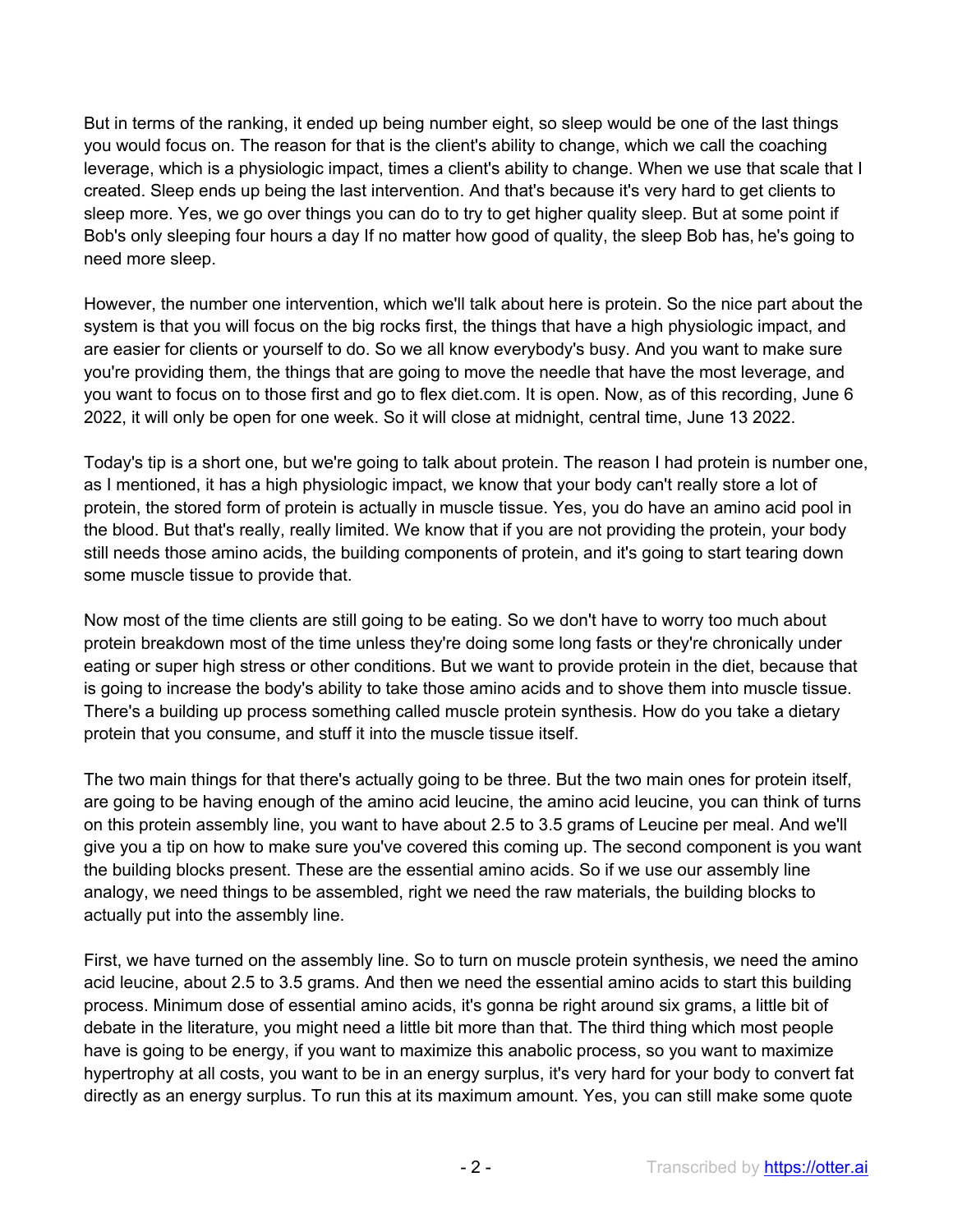unquote lean gains, especially if you're new. If you want to maximize the building of protein into tissue, ie muscle or lean body mass.

I know they're not the same thing, but we're using them a little bit interchangeably here, you need to have a protein supplied. So we need a losing, we need essential amino acids. And then ideally we need an energy surplus. How much energy surplus still debatable in the literature. There's a couple of studies that will hopefully wrap up this year or possibly next year, that kind of got hijacked by the COVID process, but based on very limited data, probably three to 500 extra calories per day.

If we use our assembly line analogy, we need energy to run the assembly line. So our three steps there are loosing turns on the assembly line. That's something called a threshold effect, where we need to cross that threshold like turning on a light switch. We need that amount of loosing to turn it on. If you only have point five of grams of Leucine, you won't see that process turn on or get initiated. So it's more of a light switch here and on and off effect, what's called a threshold effect.

And it's not a dimmer switch. So think of physiology in terms of threshold effect, on or off, or different mixes of things would be a dimmer switch. So for metabolic flexibility, the fuel that you're using is more of a dimmer switch. And we can alternate between a percentage of fat and a percentage of carbohydrates. So here, we need loosing essential amino acids. And then ideally, a caloric surplus if we want to run that at its maximum capacity.

And an action step to do this. And again, in the cert, I go through this in way more detail. But a very simple one I've used a lot is something called a four by 40 approach at a new client start a couple of weeks ago, and this is exactly where we had him start, you want to have four meals at about 40 grams of protein per meal. Now in terms of actual food, that's probably going to be more than 40 grams, right, because most foods have other things in them other than protein. If you're looking at meat sources, so eating things that had eyeballs on them, about six ounces of protein after it's been cooked, gonna get you pretty darn close to 40 grams of protein.

This could be chicken, this could be like leaner cuts of steak, such as certain line New York Strip, it could be lean hamburger potentially, like 90/10, or even 85/15. And you can just use simple math on my fitness pal or actually prefer chronometer and type in different foods, and you'll be able to figure out how much protein is in them, what you'll find is that most sources of meat are going to be your highest forms and the most dense for protein.

If you're trying to get all your protein from say peanuts, and good luck, you're gonna have to eat a lot of peanuts, and you're gonna get a lot of fat in addition to that. So we want to have four separate feedings of 40 grams of protein four by 40 approach. Now, in general, if you are a larger mammal, that's going to be your best bet. If you're smaller, you might be able to get by with a four by 30 approach. And the reason for the four meals is we want to have these amino acids show up in the bloodstream and trigger this muscle protein synthetic response.

We need enough to flood into the bloodstream all at once to cover the three things that we had mentioned, then the two for protein are, we want to have enough leucine. So meat in general is not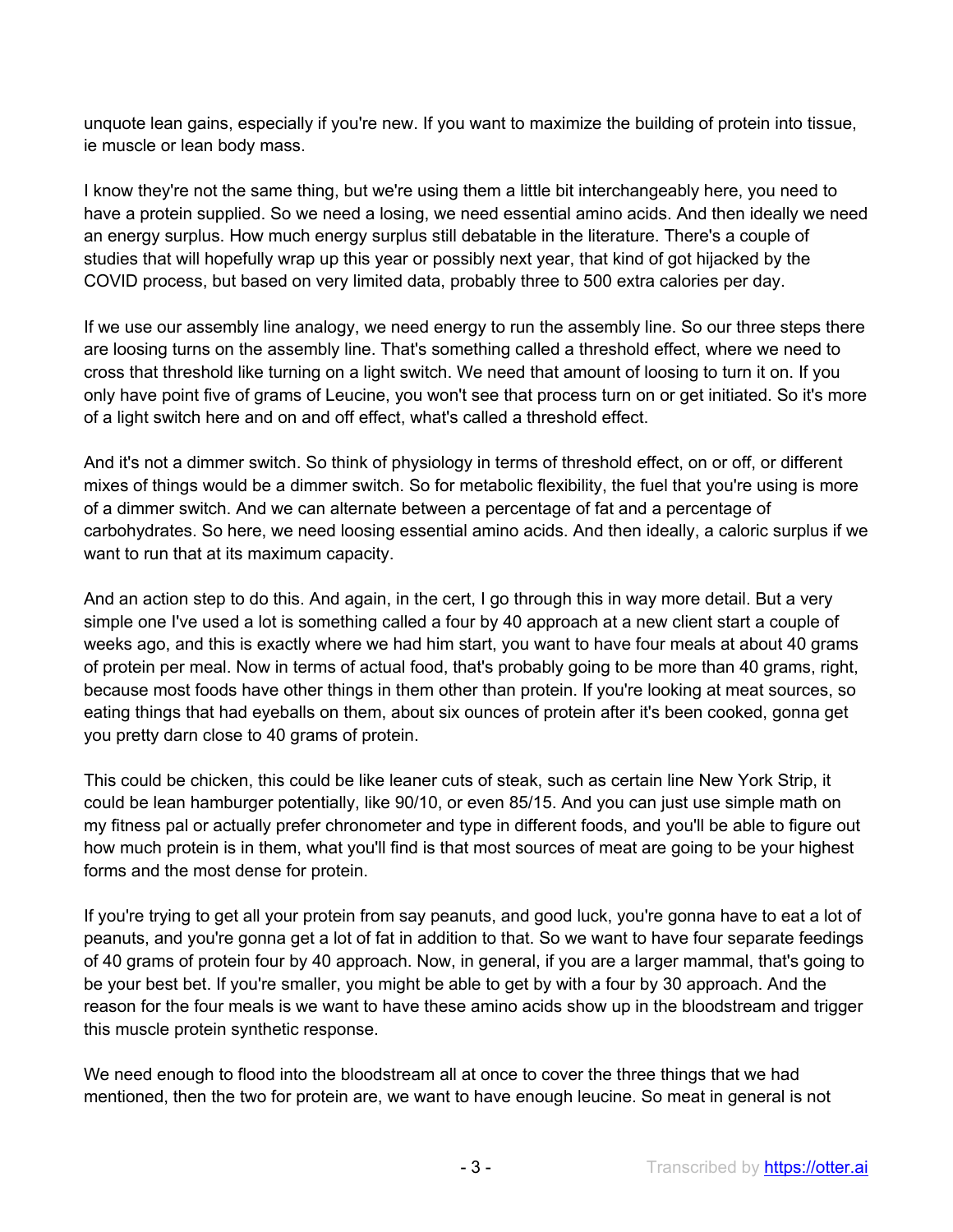super high in leucine. But we can make up for it by having a bigger dose such as 40 grams. And that 40 gram dose will also cover the essential amino acids. So if you're looking at complete sources of protein, we have now covered our leucine threshold effect, we have now covered our essential amino acids amount. And in your diet if you are consuming a caloric surplus, if you want to add lean body mass, that's what you would do.

If you are working to restrict calories, you're trying to get leaner focus more on body composition, the protein amount, this four by 40 approach will still work for that, because we want to retain as much muscle as possible. So still triggering this muscle protein synthetic response, still going to be in your best interest. Also, when you eat more protein, you tend to have a higher level of satiety. Again, the research on that is a little bit debatable. But in practice, I've seen that eating more protein, people tend to report that they feel more full. If you've just eaten a huge chicken breast, the odds of you falling into a birthday cake go down dramatically, doesn't guarantee it's not going to happen.

Don't forget you're rigging the system in your favor, and it's definitely much less likely to happen. So a four by 40 approach is a great starting point. Again, it's not the only one in the certification, we've got four other options you can do. I would say the four by 40 is a little bit more advanced because you're gonna have to do some meal prep. You're gonna have to go on the old Google and look for my fitness pal chronometer, whatever app you want to use is a whole bunch of them out there now and type in foods and set up a little bit of a plan of foods that you want to consume have for meals at 40 grams of protein.

Another side benefit to this is if you are an older athlete, you'll actually need more protein. So as you age, the amount of protein you need to trigger, this MPs response actually goes up. There's a study, they did believe it was Yang. And they compared younger adults in their 20s to older adults, the average age of 71. What they found was to get the same acute response. Younger people could get by with just 20 grams of protein. Older people needed 40 grams of protein. And I believe in that study, they use the whey protein. So it is true that you will cover the amount of Leucine and essential amino acids with just 20 grams of whey protein.

However, if you are an older athlete, you do want to get in more protein. So the four by 40 approach will cover athletes who are younger, yes, that's probably going to be a little bit of a surplus. And we'll also cover athletes who are older. And when you do the math, this comes out to be four by 40, about 160 grams of protein. This matches most of the literature that shows about point seven grams of protein per pound of bodyweight is going to be best for adding lean muscle or if you're in a caloric deficit retaining as much lean muscle as you can.

If you're a 200 pound person, 200 times point seven, that's about 140 grams of protein. So if you did the four by 40, you're going to be over that amount, and everything is going to be great. And again, having an extra amount of protein for Healthy People don't have to worry, kidneys are not going to fly across the room. There is no data so far and healthy individuals, that higher amounts of protein are bad on your kidneys, they will do a little bit more work. So you may see markers, such as GFR, and creatinine on your bloodwork go up. But we don't have any data to show that you're doing any damage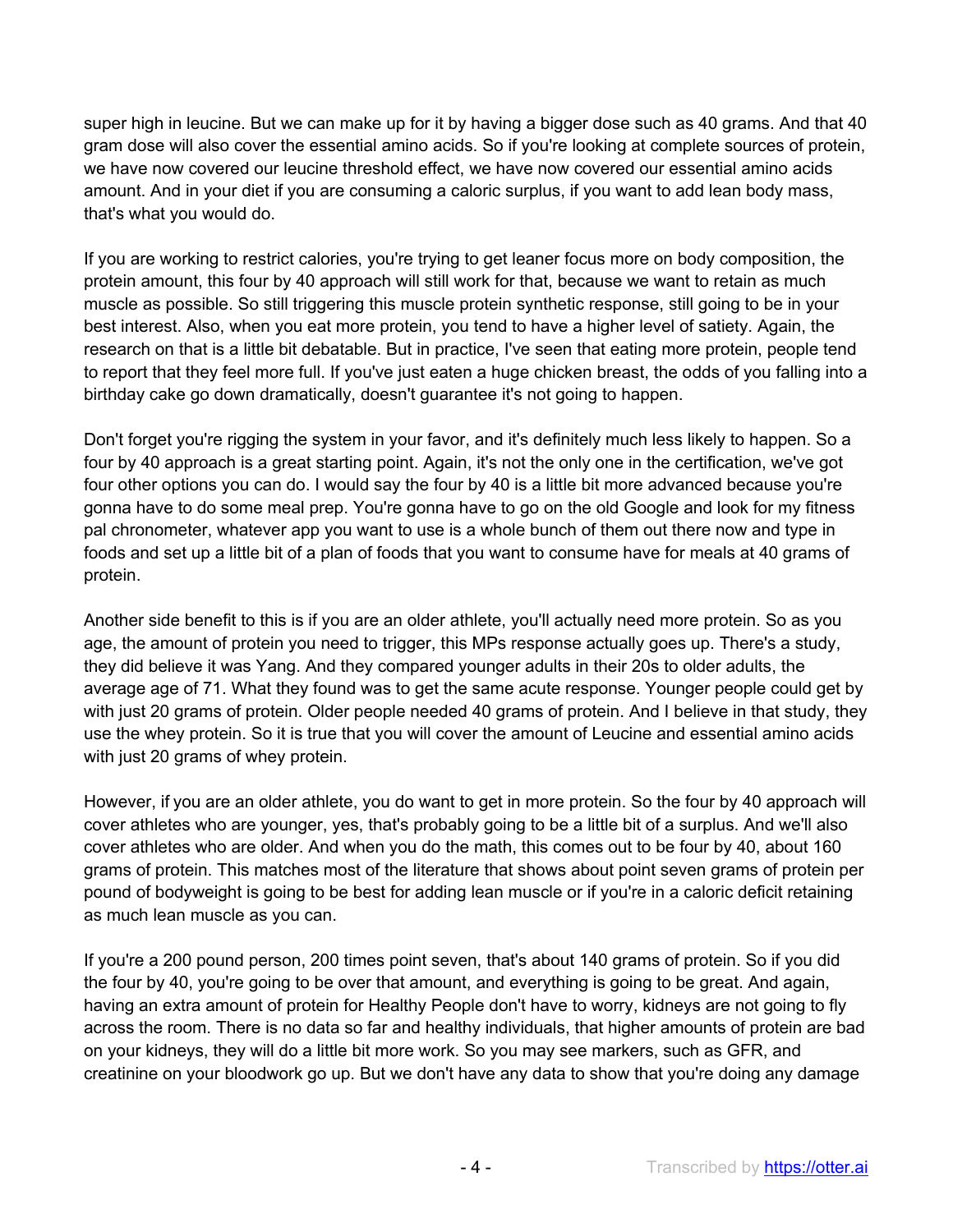to the kidneys, and research, you can look at markers of kidney damage, such as micro albumin and other tests.

In the interview with Dr. Jose Antonio, he talks about a study where they fed in this case, it was mostly males, huge amounts of protein 300 to 400 grams per day, they did very end of markers. A handful of those people in the study did not see any markers of kidney damage. So don't really have to worry about too much protein. Again, at some point. If you're taking in monstrous amounts of protein. Yeah, you might have to worry about it. Of course, like all things, there's going to be an upper threshold. But with a four by 40 approach, you're definitely not hitting that upper ceiling. This also for a wide variety of people will cover the best dose of protein.

Now, if your first hearing about this, that does sound like it's a higher protein, the RDA in the US is around 60 grams per day. So it definitely is higher than that. But keep in mind, the RDA was not necessarily designed for performance or for athletes or for people training. So my biggest tip here is start with protein, taking about four meals at 40 grams of protein. And if you're a smaller individual, you could do four meals at 30 grams of protein. And we want these to be a high end dose or in research. They call this a bolus amount at once.

Because when we trigger this muscle protein synthetic response, we actually have to trigger it, and then let it come back down to baseline. They did a very interesting study where they did an infusion. So they started an IV, and they just ran into a whole bunch of essential amino acids over six hours. What they saw was initially, the muscle protein synthetic response went up. And the researchers at the time thought that it would stay elevated because you're supplying a constant supply of amino acids.

What they found was muscle protein synthetic response actually went down, even in the face of high amounts of amino acids in the bloodstream. So it appears to reset this mechanism, kind of like turning the light switch off before you can turn it back on. Again. We need those levels of amino acids in the blood to kind of go down and then we need to spike them back up again.

By having four meals over the course of a day, you spike those amino acids, they get incorporated into muscle tissue, and then they kind of fall back down to baseline. And then you have your next meal 40 grams and you spike them back up again. You can turn on muscle protein synthetic response, and then you let it come back down to zero. Also in the research if you look at the best amount of meals per A, it's probably in the three to five meal range, the four grams of 40, you'll find that it's right in the middle there.

Some people have argued that you could get by with maybe two or three meals. But I find that trying to eat huge amounts of protein at those meals becomes more difficult. So spreading it out over a few meals is good. When you're training, by virtue of having four meals spread out over the course of the day, you're gonna have some protein before training and some protein after training. We don't have to worry about this mythical anabolic window like slamming shut.

You'll find in research, some of this was done by Dr. Stu Phillips saw in the interview, that this response will stay elevated for 24 to sometimes 48 hours or even longer in novice trainers. As you get more